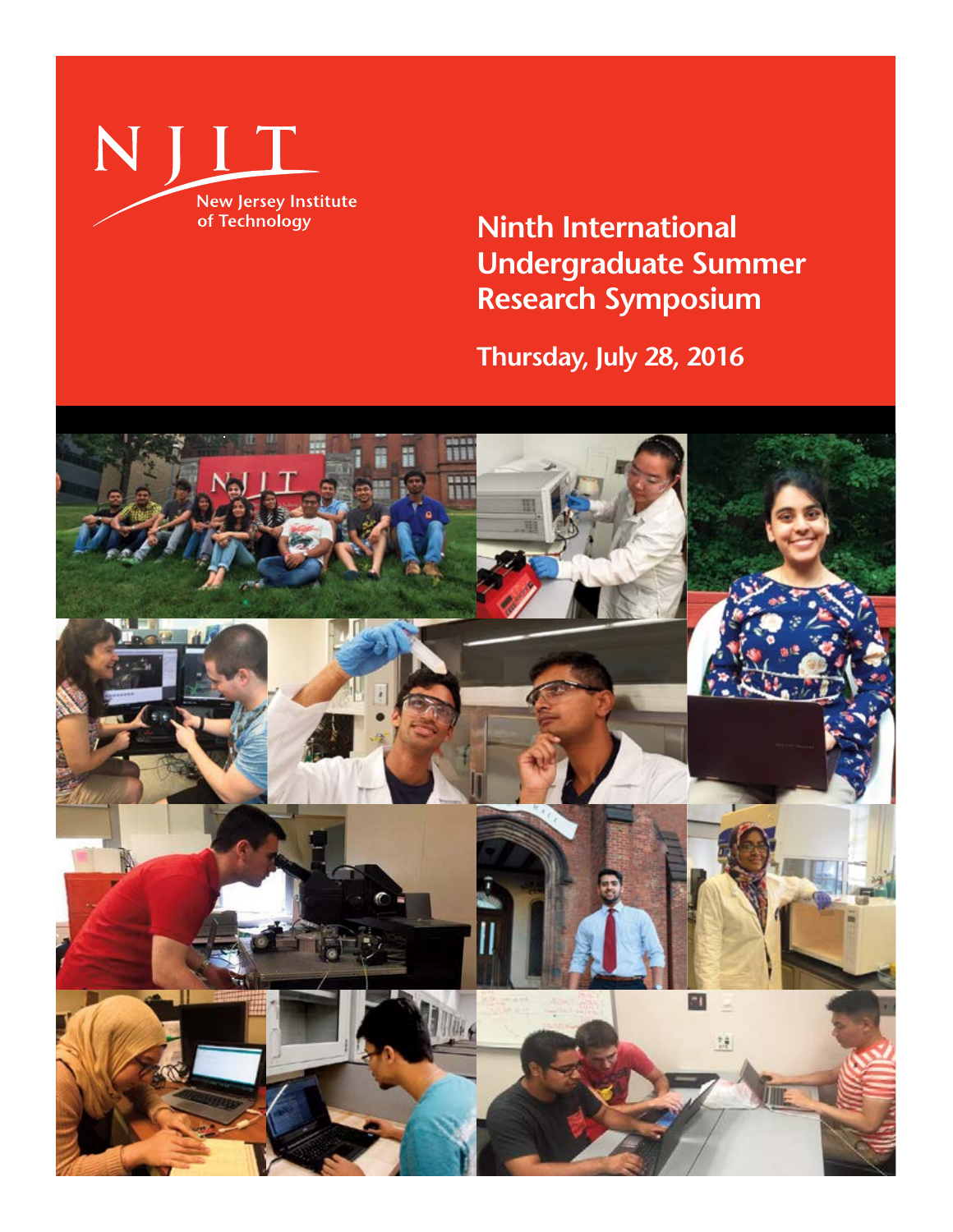

# **9th International Undergraduate Summer Research Symposium**

## **Thursday, July 28, 2016**

## **Agenda**

**Poster Session 1** – 9:30-11:30 a.m. **Welcome Remarks and Lunch** – 11:30 a.m.-12:30 p.m. **Poster Session 2** – 12:30-2:30 p.m. **Closing Remarks** – 2:30 p.m.

> Symposium Coordinator: Ms. Angela Retino McNair Program Coordinator: Ms. Zara Williams

### **Thank you to the sponsors:**

National Science Foundation NASA U.S. Department of Education Ronald E. McNair Achievement Program PSEG The Hearst Foundation Needham Foundation Pfeiffer Foundation

James Stevenson and Family Foundation Heritage Institute of Technology (India) Brazil Scientific Mobility Program Capital One Bank Brian Kiernan and Family Peggy McHale NJIT Office of the Provost NJIT Office of Research

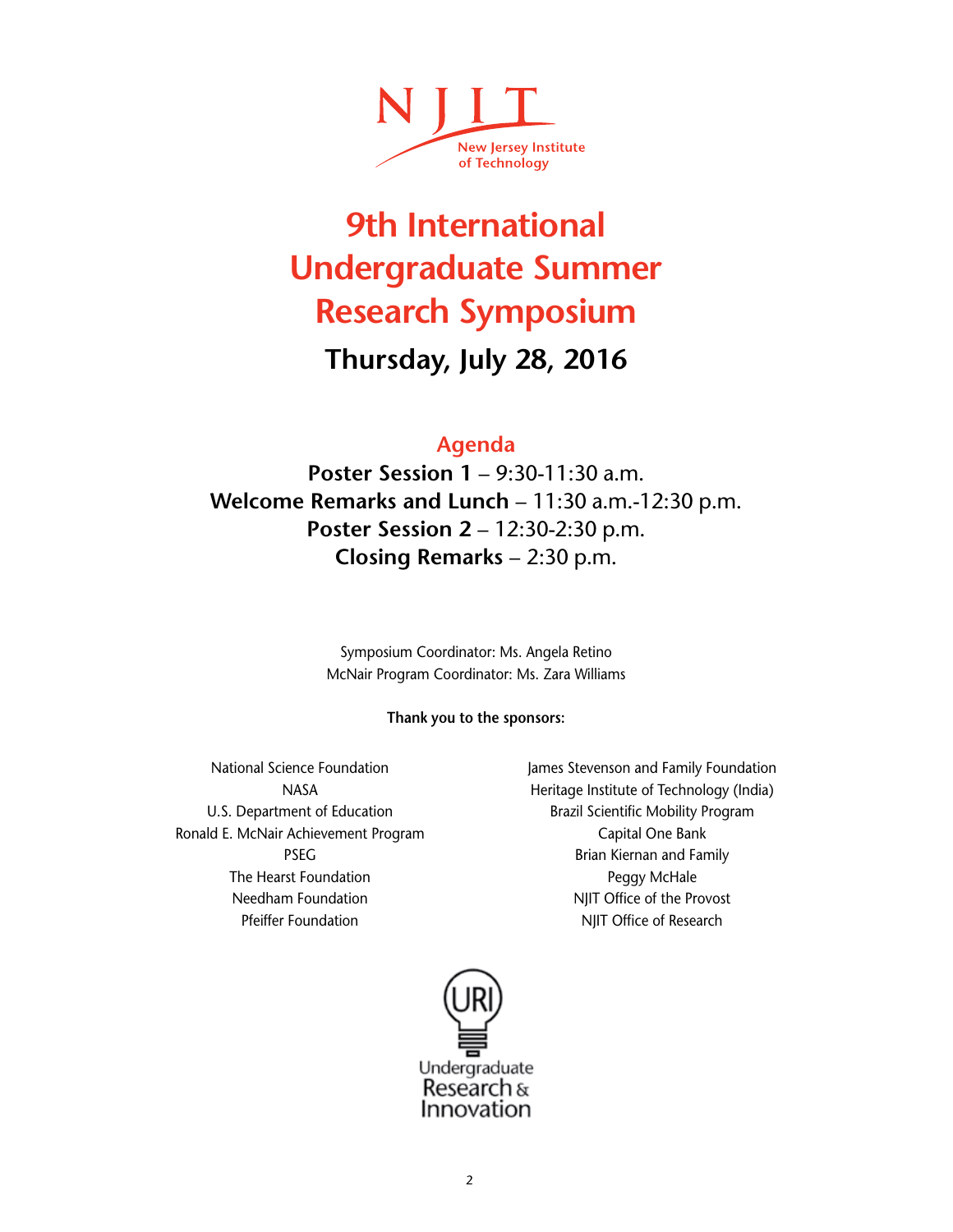### **PROVOST UNDERGRADUATE SUMMER RESEARCH**

### Paul Abatemarco *(Chemical Engineering)* (1)

**Research:** *Development of a Microfluidic Cell Culture System for the Study of Stem Cell Motility* **Faculty Adviser:** Roman Vonorov, Department of Chemical, Biological and Pharmaceutical Engineering

#### Nadia Al-Ebbinni *(Chemical Engineering)* (2)

**Research:** *Detailed Chemical Reaction Mechanism Simulations of Methane Partial Oxidation* **Faculty Adviser:** Robert Barat, Department of Chemical, Biological and Pharmaceutical Engineering

#### Ayesha Ali *(Biomedical Engineering)* (1)

**Research:** *The Fabrication of a Novel Carbon Fiber Microelectrode for Interfacing with the Brain* **Faculty Adviser:** Sahin Mesut, Department of Biomedical Engineering

#### Sugosh Anur *(Biomedical Engineering)* (2)

**Research:** *Activation of Cardiac Fibroblasts Using Biaxial Stretching Replicating Heart Attack In Vivo* **Faculty Adviser:** Eun Jung Lee, Department of Biomedical Engineering

### Nahian Basith *(Computer Engineering)* (1)

**Research:** *Computer Vision* **Faculty Adviser:** Mohammed Feknous, Department of Electrical and Computer Engineering

#### James Basuino *(Computer Engineering)* (2)

**Research:** *Modular Electronic Control Surface for Percussive Instruments* **Faculty Adviser:** Durga Misra, Department of Electrical and Computer Engineering

#### Walter Berreta *(Computer Engineering)* (2)

**Research:** *A Reconfigurable Open-Architecture Servo System for Research on Advanced Robotic Manipulation* **Faculty Adviser:** Cong Wang, Department of Electrical and Computer Engineering

### Andrea Cano *(Civil Engineering)* (1)

**Research:** *Microbal Fuel Cell (MFC) Lighting System for Mobile Systems* **Faculty Adviser:** Wen Zhang, Department of Civil and Environmental Engineering

#### Wilmin Ceballos *(Electrical Engineering)* (1)

**Research:** *Computer Vision* **Faculty Adviser:** Mohammed Feknous, Department of Electrical and Computer Engineering

#### Albert George Fraser V *(Physics)* (2)

**Research:** *Protein Aggregation* **Faculty Adviser:** Cristiano Dias, Department of Physics

**Key:** (1) denotes Session 1 presenter (2) denotes Session 2 presenter

#### Michael Fredericks *(Chemical Engineering)* (1)

**Research:** *Mesenchymal Stem Cell Migration and Growth in Microfluidic Devices* **Faculty Adviser:** Roman Vonorov, Department of Chemical, Biological and Pharmaceutical Engineering

### Einreb Funda *(Computer Engineering)* (2)

**Research:** *Implementation of Electroencephalography to Generate Digital Instructions* **Faculty Adviser:** Mohammed Feknous, Department of Electrical and Computer Engineering

#### Hannah Gattuso *(Biomedical Engineering)* (2)

**Research:** *Differences in Neural Processing of Small and Large Moving Sensory images* **Faculty Adviser:** Eric Fortune, Department of Biological Sciences

#### Robert Gioia *(Information Technology)* (1)

**Research:** *Proposal to Develop Novel Video Game for Oculus Rift Platform to Therapy Children with Traumatic Brain Injury and Vision Disorders* **Faculty Adviser:** Tara Alvarez, Department of Biomedical Engineering

#### Beverly Glasgow *(Civil Engineering)* (2)

**Research:** *Biotransformation of 1,4-Dioxane and Co-occurring Contaminants by an Enriched Propanotrophic Consortium* **Faculty Adviser:** Mengyan Li, Department of Chemistry and Environmental Science

#### Ravindu Gunawardana *(Computer Engineering)* (2)

**Research:** *Hand-written Digit Recognition on an Embedded GPU* **Faculty Adviser:** Bipin Rajendran, Department of Electrical and Computer Engineering

#### Victoria Harbour *(Chemical Engineering)* (2)

**Research:** *Characterizing the Blood-Brain-Barrier with the Micro-Total Neurological System*

**Faculty Advisers:** Sagnik Basuray, Department of Chemical, Biological and Pharmaceutical Engineering, and James Haorah, Department of Biomedical Engineering

#### Zohour Hassan *(Biomedical Engineering)* (2)

**Research:** *Excitatory and Inhibitory Nerve Study to Generate a Therapy for Traumatic Brain Injury* **Faculty Adviser:** Bryan J. Pfister, Department of Biomedical Engineering

#### Liem Ho *(Biology)* (2)

**Research:** *Equality Network: Connecting Patients with LGBTQ Friendly Healthcare Providers* **Faculty Adviser:** Michael Lee, Department of Information Systems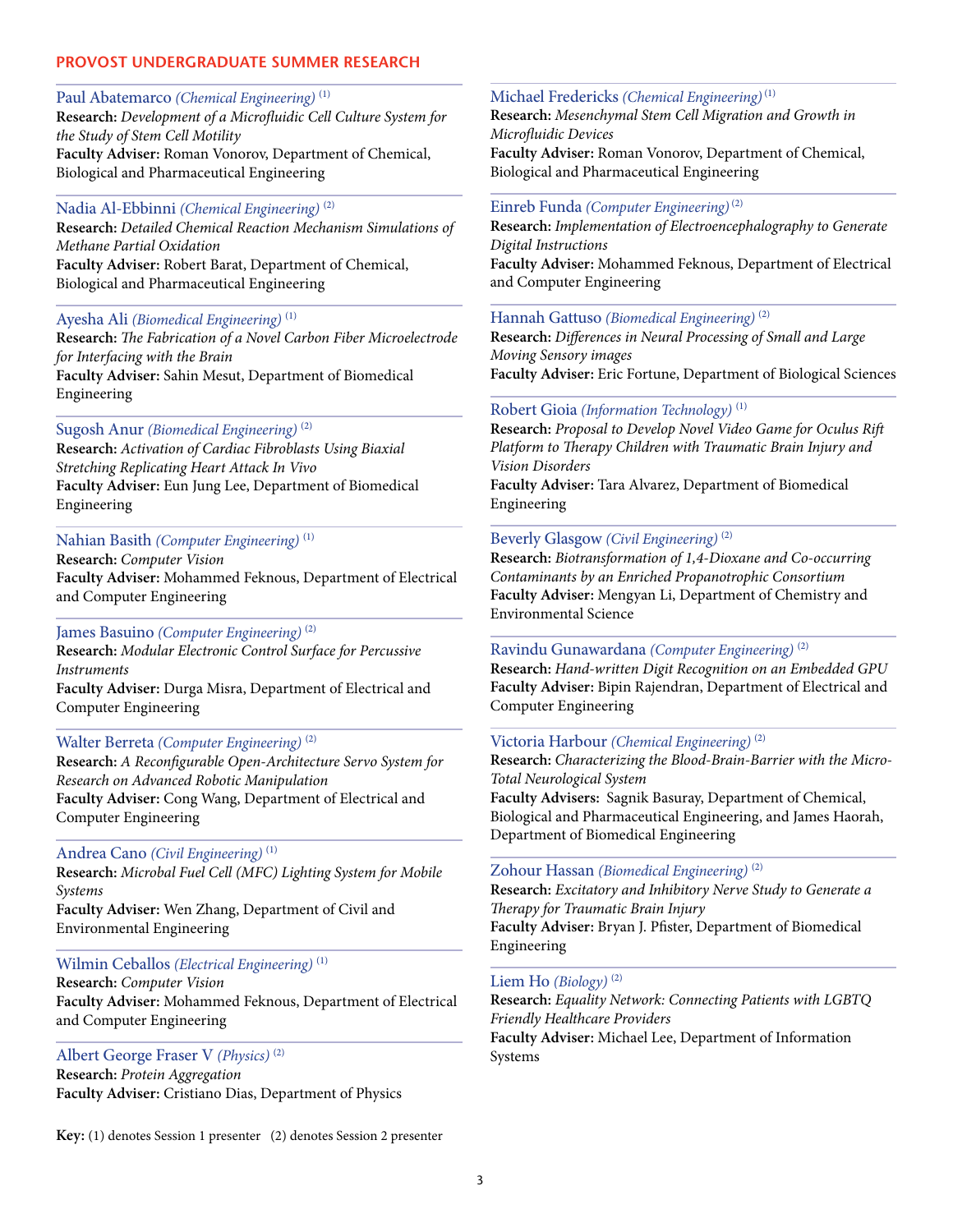### Andrew House *(Biomedical Engineering)* (2)

**Research:** *µfilms-Micro Total Analytical System for Studying Polymeric Film-Based Drug Delivery System* **Faculty Adviser:** Sagnik Basuray, Department of Biomedical Engineering

### Assma Itani *(Federated Department of Biological Sciences)* (2)

**Research:** *Role of Specific Inhibitory Motoneurons in C. elegans Locomotion Examined Via Microfluids, Tracking and Optogenetics* **Faculty Adviser:** Gal Haspel, Federated Department of Biological Sciences

### Ashish John *(Electrical Engineering)* (2)

**Research:** *III-Nitride Nanowire Solar Cells Grown by Molecular Beam Epitaxy*

**Faculty Adviser:** Hieu P. T. Nguyen, Department of Electrical and Computer Engineering

### Richard Johnson *(Mechanical Engineering)* (2)

**Research:** *Design of a Testing Methodology to Measure the Polymer/Ceramic Interface*  **Faculty Adviser:** Siva Nadimpalli, Department of Mechanical and Industrial Engineering

### Ian Jordan *(Electrical Engineering)* (2)

**Research:** *Chaotic Circuits and a Method for Semi-Chaotic Encryption*

**Faculty Adviser:** Denis Blackmore, Department of Electrical and Computer Engineering

### Jimmy Lu *(Computer Science)* (1)

**Research:** *Algorithms for Contingencies and Other Features in Highly Flexible Educational Workflow Systems* **Faculty Adviser:** Michael Bieber, Department of Information Systems

#### Kabir Mitra *(Chemical Engineering)* (2)

**Research:** *Utilization of Waste Heat to Generate Pure Water by Carbon Nanotube* 

**Faculty Adviser:** Somenath Mitra, Department of Chemistry and Environmental Science

#### Mehnaz Moon *(Chemical Engineering)* (2)

**Research:** *Microwave-Assisted Antifouling Membrane Filtration Technology* F**aculty Adviser:** Wen Zhang, Department of Civil and

Environmental Engineering

### Jorge Murgueytio *(Mechanical Engineering)* (2)

**Research:** *Analysis of Stress and Strain in a Depressurized Tank with Wall Embedded Channels* **Faculty Adviser:** Zhiming Ji, Department of Mechanical and Industrial Engineering

### John Palmieri *(Biomedical Engineering)* (2)

**Research:** *Microtubule Research* **Faculty Adviser:** Camelia Prodan, Department of Physics

### Shyamal Patel *(Biology)* (2)

**Research:** *Reconstitution of Two-Component Circadian Oscillator from "ProKaiC Like seKaiC" to Determine Specific Function of KaiA on KaiC A-Loop and Provide Greater Insight into Circadian Clock Mechanism*

**Faculty Adviser:** Yong-Ick Kim, Department of Chemistry and Environmental Science

### Rohit Premkumar *(Biological Science)* (2)

**Research:** *Co-modulation of Neural Circuit Activity by Different Neuropeptides* **Faculty Adviser:** Dirk Bucher, Federated Department of Biological Sciences

### Omar Qari *(Biological Science)* (2)

**Research:** *Mapping the Neural Connectivity of Midwater Amphipod Phronima* **Faculty Adviser:** Daphne Soares, Federated Department of Biological Sciences

### Umar Rao *(Computer Engineering)* (2)

**Research:** *Implementation of Electroencephalography to Generate Digital Instructions* **Faculty Adviser:** Mohammed Feknous, Department of Electrical and Computer Engineering

### Gopal Ravindhran *(Biology)* (1)

**Research:** *The Role of Trimethylamine N-oxide in Preventing Protein Misfolding during Alzheimer's Disease* **Faculty Adviser:** Cristiano L. Dias, Department of Physics

### Ryan Rayman *(Biology)* (1)

**Research:** *Transfection for the Expression of Fluorescent Proteins in Mesenchymal Stem Cells for High-Resolution* **Faculty Adviser:** Roman Voronov, Department of Chemical, Biological and Pharmaceutical Engineering

### Matthew Reda *(Mechanical Engineering)* (1)

**Research:** *Autonomous Snow Removal* **Faculty Adviser:** Lu Lu, Department of Mechanical and Industrial Engineering

Jennifer Rochette *(Biomedical Engineering)* (2)

**Research:** *AudIQ: Auditory Cue Training to Improve Auditory Awareness*

**Faculty Adviser:** Antje Ihlefeld, Department of Biomedical Engineering

### Alan Romano *(Computer Science)* (1)

**Research:** *Designing Instructor Mentoring and Oversight for Engaging Students in Participatory Learning System* **Faculty Adviser:** Michael Bieber, Department of Information Systems

#### Kristen Scotti *(Chemical Engineering)* (2)

**Research:** *Engineering Ligand Targeted Polymer Nanopa* **Faculty Adviser:** Xiaoyang Xu, Department of Chemical, Biological and Pharmaceutical Engineering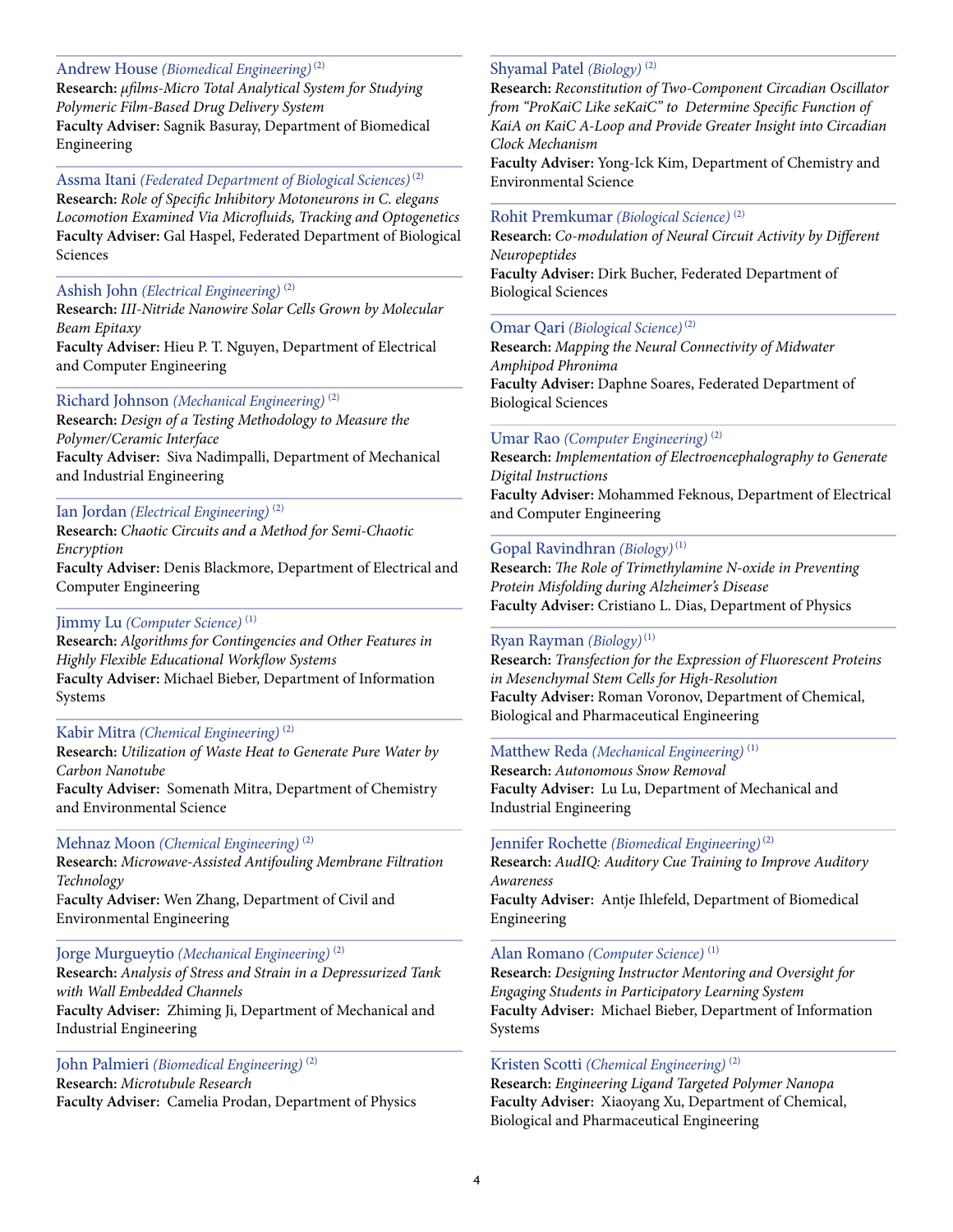### Aesha Shah *(Biochemistry)* (2)

**Research:** *Circadian Clock Oscillation Mechanism in Cyanobacteria* **Faculty Adviser:** Yong-Ick Kim, Department of Chemistry and Environmental Science

### Tasneem Shaltout *(Biochemistry)* (2)

**Research:** *Tiny Particles, Massive Impacts: The Relationship between the Morphological and Optical Properties* **Faculty Adviser:** Alexei Khalizov, Department of Chemistry and Environmental Science

### Mansi Sheth *(Biomedical Engineering)* (2)

**Research:** *Needleless Electrospinning* **Faculty Adviser:** Treena Arinzeh, Department of Biomedical Engineering

### Michael Tadros *(Federated History)* (2)

**Research:** *Investigating the Lack of Voter Participation among the Demographic of 18-24 Year Olds* **Faculty Adviser:** Elizabeth Petrick, Federated Department of History

### Prasanna Tati *(Biology)* (1)

**Research:** *Low Cost Easily Replicated Water Filter Made from Local Materials for Developing Countries* **Faculty Adviser:** Jay Meegoda, Department of Civil and Environmental Engineering

### Ulysee Thompson *(Information Technology)* (2)

**Research:** *Prototyping a Temporospatial Simulation Framework: Case of an Ottoman Insane Asylum* **Faculty Advisers:** Augustus Wendell and Burcak Ozludil, College of Architecture and Design

### Maira Valencia *(Biochemistry)* (1)

**Research:** *New Probes for Deep Vascular Imaging by Two-Photon Fluorescence Microscopy* **Faculty Adviser:** Kevin Belfield, Department of Chemistry and Environmental Science

### Nevin Varghese *(Electrical Engineering)* (2)

**Research:** *III-Nitride Nanowire Solar Cells Grown by Molecular Beam Epitaxy*

**Faculty Adviser:** Hieu P. T. Nguyen, Department of Electrical and Computer Engineering



### **RONALD E. MCNAIR ACHIEVEMENT PROGRAM**

Omar Abovelkhair *(Chemical Engineering)* (1) **Research:** *Biodegradable Antibiotic-Encapsulated Hydrogel for Wound Healing Applications* **Faculty Adviser:** Xiaoyang Xu, Department of Chemical, Biological and Pharmaceutical Engineering

### Krzysztof Andres *(Computer Engineering)* (1)

**Research:** *Group Support for Educational Website Like Moodle* **Faculty Adviser:** Michael Bieber, Department of Information Systems

### Kevin Enriquez *(Mechanical Engineering)* (1)

**Research:** *Design Well TM – Database for Animations of Mechanism Simulation* **Faculty Adviser:** Balraj Mani, Department of Mechanical and Industrial Engineering

### Marco Fernandez *(Civil Engineering)* (1)

**Research:** *Impact of Recycled Concrete Aggregates (RCA) on Reinforcing Bar Bound Strength* **Faculty Advisers:** Matthew P. Adams and Matthew J. Bandelt, Department of Civil and Environmental Engineering

### John Gonzales *(Chemical Engineering)* (1)

**Research:** *Washing of Boron for Reduction of Mass Loss in TG Analysis*

**Faculty Adviser:** Edward Dreyzin, Department of Chemical, Biological and Pharmaceutical Engineering

### Mengxin He *(Chemical Engineering)* (1)

**Research:** *Shear Enhancement of Separation of Monoclonal Antibodies*

**Faculty Adviser:** Sagnik Basuray, Department of Chemical, Biological and Pharmaceutical Engineering

### Jimmy Lu *(Computer Science)* (1)

**Research:** *Algorithms for Contingencies and Other Features in Highly Flexible Educational Workflow System* **Faculty Adviser:** Michael Bieber, Department of Information Systems

### Ivan Mitevski *(Electrical Engineering)* (1)

**Research:** *Reliability of High-K Dielectrics in Nanoscale CMOS Devices*

**Faculty Adviser:** Durga Misra, Department of Electrical and Computer Engineering

### Sara Mustafa *(Chemical Engineering)* (1)

**Research:** *Cell Transportation: A Versatile Marker to Visualize Cells* **Faculty Adviser:** Roman Voronov, Department of Chemical, Biological and Pharmaceutical Engineering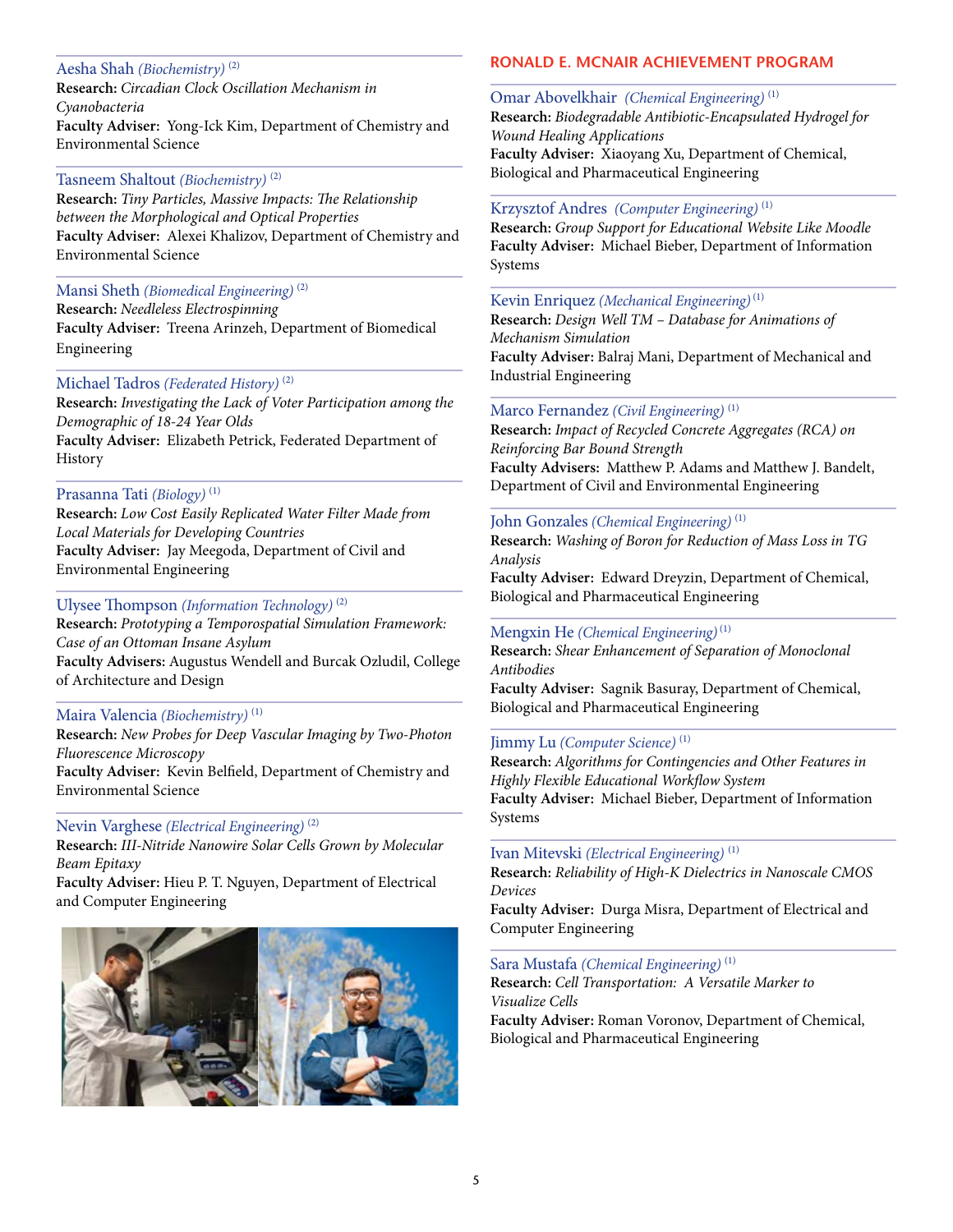### Alan Romano *(Computer Science)* (1)

**Research:** *Designing Instructor Mentoring and Oversight for Engineering Students in a Participatory Learning System* **Faculty Adviser:** Michael Bieber, Department of Information Systems

### Indiana Suriel *(Chemical Engineering)* (1)

Research: *Improved Dissolution Performance of Drug Nanocomposites with Various Dispersants* **Faculty Adviser:** Ecevit A. Bilgili, Department of Chemical, Biological and Pharmaceutical Engineering

#### **HERITAGE INSTITUTE OF TECHNOLOGY – NJIT SUMMER RESEARCH**

#### Samprit Basu *(Mechanical Engineering)* (1)

**Research:** *Mechanical Behavior of 3D-Printed Components* **Faculty Adviser:** Siva P. V. Nadimpalli, Department of Mechanical and Industrial Engineering

### Ayushi Churiwala *(Computer Science Engineering)* (1) **Research:** *Ultimate Course Search Engine* **Faculty Adviser:** Vincent Oria, Department of Computer Science

## Arkoprovo Dey *(Computer Science Engineering)* (1)

**Research:** *Simulation of Spiking Neural Networks* **Faculty Adviser:** Bipin Rajendran, Department of Electrical and Computer Engineering

### Abhijit Pal *(Electronics and Communications Engineering)* (1) **Research:** *Underwater Communication* **Faculty Adviser:** Ali Abdi, Department of Electrical and Computer Engineering

Akanksha Mukherjee *(Computer Science Engineering)* (1) **Research:** *Avatar (Android Programming and Apps in the Cloud) Using Moitree Middleware* **Faculty Adviser:** Cristian Borcea, Department of Computer Science

#### Arka Raha *(Mechanical Engineering)* (1)

**Research:** *Computational Fluid Dynamics of Particles Adsorbed on Liquid Surfaces*

**Faculty Adviser:** Pushpendra Singh, Department of Mechanical and Industrial Engineering

### Susnata Mandal *(Computer Science Engineering)* (1)

**Research:** *Avatar (Android Programming and Apps in* the Cloud) using Moitree Middleware **Faculty Adviser:** Cristian Borcea, Department of Computer Science

## Manisha Mondal *(Electronics and Computer Engineering)* (1) **Research:** *Reliability of GaN Nanowire LED Devices*

**Faculty Adviser:** Durga Misra, Department of Electrical and Computer Engineering

### Shaunak Sarkar *(Applied Electronics and Instrumentation Engineering)* (1)

**Research:** *Accuracy of Robotic Cuts in Soft Tissue-Equivalent Compliant Materials* **Faculty Adviser:** Sanchoy Das, Department of Mechanical and Industrial Engineering

### Arijit Sengupta *(Electronics and Communications Engineering)* (1) **Research:** *Reliability of High-k Gate Dielectrics on Si/Ge Substrates for Nanoscale CMOS Devices* **Faculty Adviser:** Durga Misra, Department of Electrical and Computer Engineering

### Aman Singhania *(Computer Science Engineering)* (1)

**Research:** *Digital Image Processing* **Faculty Adviser:** Yun Q. Shi, Department of Electrical and Computer Engineering

#### **U.S. ARMY ARDEC PICATINNY ARSENAL**

#### Henry Drago *(Industrial Design)* (1)

**Research:** *Constructing the Overall Brand of the Physics Additive Manufacturing Lab* **Faculty Adviser:** John Federici, Department of Physics

### Jenna Meisner *(Biochemistry)* (2)

**Research:** *Analyzing Shape Memory Effect through the Assessment of Smart Materials* **Faculty Adviser:** John Federici, Department of Physics

### Lou Rizzo *(Physics)* (1)

**Research:** *Assessment of Optical Components Incorporated into 3D-Printed Structures* **Faculty Adviser:** John Federici, Department of Physics

### **N.J. SPACE GRANT CONSORTIUM SUMMER RESEARCH**

### Alex Clark *(Engineering Physics – Ramapo College)* (2)

**Research:** *Integration and Optimization of Electronic Circuits and Devices into 3D-Printed Structures* **Faculty Adviser:** John Federici, Department of Physics

Lindsey Gray *(Engineering Physics – Ramapo College)* (1) **Research:** *Observing Solar Flares at Radio Wavelengths* **Faculty Adviser:** Bin Chen, Department of Physics

Patrick Rehain *(Engineering Physics – Ramapo College)* (2) **Research:** *Protein Folding Using the GROMACS Molecular Dynamics Software* **Faculty Adviser:** Cristiano Dias, Department of Physics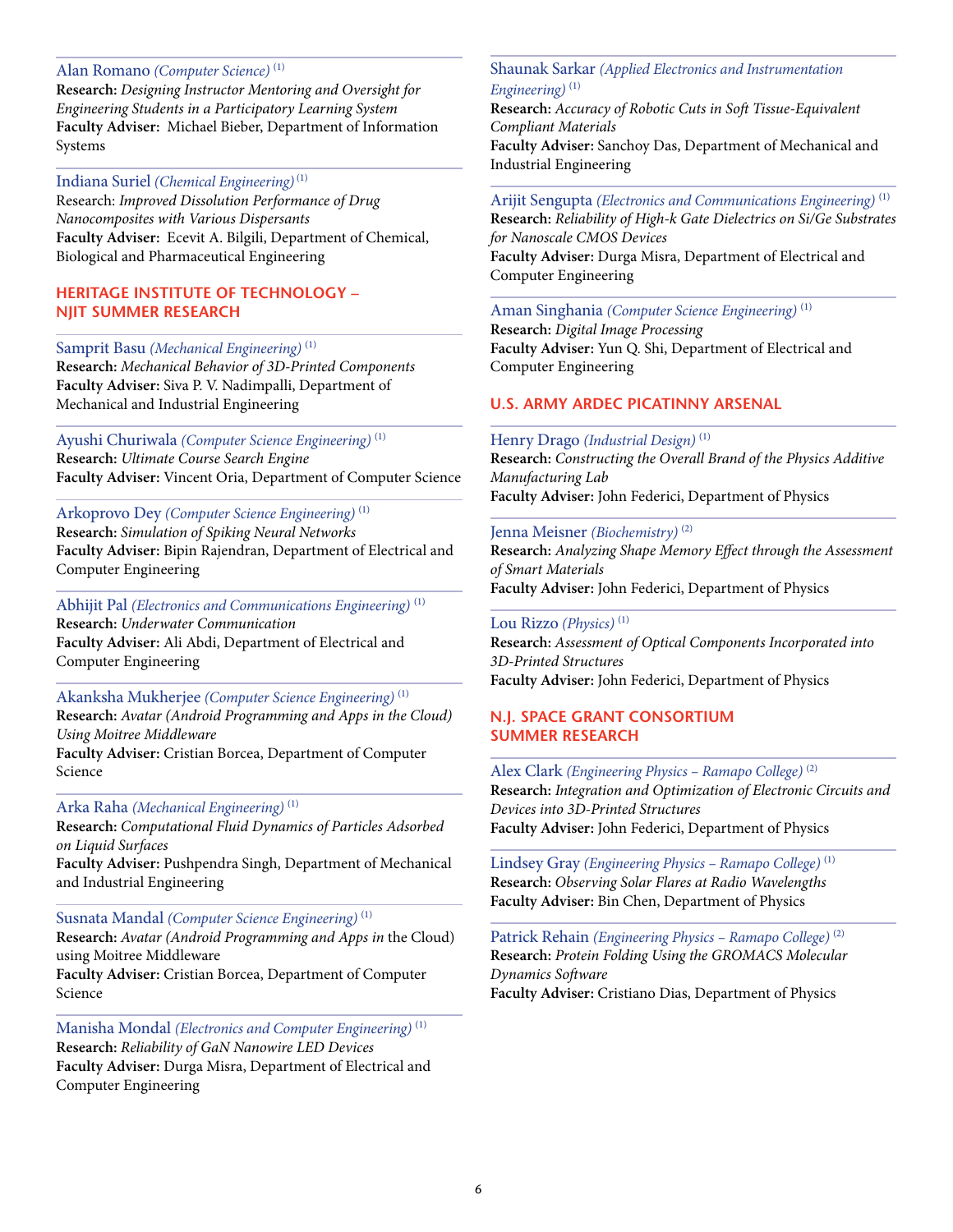### **NSF REU - OPTICS AND PHOTONICS: TECHNOLOGIES, SYSTEMS, AND DEVICES**

### Olaoluwa Akinnuoye *(Electrical and Computer Engineering)* (1) **Research:** *Fabrication and Characterization of III-nitride Nanowire Light-emitting Diodes (LED)* **Faculty Adviser:** Hieu P. T. Nguyen, Department of Electrical and Computer Engineering

## Fares Al-Salim *(Electrical and Computer Engineering)* (1)

**Research:** *Experimental Evaluation of Underwater Visible Light Communication Backscattering* **Faculty Advisers:** Abdallah Khreishah and Nirwan Ansari,

Department of Electrical and Computer Engineering

### Kely Amegbor *(Electrical and Computer Engineering)* (1)

**Research:** *Investigation of Light Scattering in Plasmonic Structures of GaAs Pillars and Its Properties Due to Environment Changes* **Faculty Adviser:** Haim Grebel, Department of Electrical and Computer Engineering

### Shawn Billy *(Electrical and Computer Engineering)* (1)

**Research:** *Double JPEG Compression Detection through Convolution Neural Networks*  **Faculty Adviser:** Yun-Qing Shi, Department of Electrical and Computer Engineering

### Austin Daniel *(Electrical and Computer Engineering)* (1)

**Research:** *Lead Sulfide Quantum Dot Solar Cells: The New and Easy Alternative*

**Faculty Adviser:** Dong-kyun Ko, Department of Electrical and Computer Engineering

### Amira Feknous *(Electrical and Computer Engineering)* (1)

**Research:** *Low Cost Applications of Visible Light Communication Systems for Intelligent In-Store Consumer Messaging* **Faculty Adviser:** Sui-Hoi Edwin Hou, Department of Electrical and Computer Engineering

### Ashley Fitzsimmons *(Biomedical Engineering)* (1)

**Research:** *Testing Visual Sustained Attention Capacity in Adults Using Functional Near-infrared Spectroscopy* **Faculty Adviser:** Xiaobo Li, Department of Biomedical Engineering

### Isabella Hou *(Electrical and Computer Engineering)* (1)

Research: Optical Coherence Tomography for Non-invasive Examination and Conservation of Cultural Heritage Objects Faculty Adviser: Xuan Liu, Department of Electrical and Computer Engineering

Sharon Obiefuna *(Electrical and Computer Engineering)* (1) **Research:** *GaN LEDs: Reliability and Sustainability* **Faculty Adviser:** Durga Misra, Department of Electrical and Computer Engineering

### Joel Stauffer *(Electrical and Computer Engineering)* (1)

**Research:** *Estimating General Population Knowledge of Optics and Photonics Using User Interaction Analytics*

**Faculty Advisers:** John Carpinelli and Abdallah Khreishah, Department of Electrical and Computer Engineering

### **BRAZIL SCIENTIFIC MOBILITY PROGRAM**

Artur Balthazar, Eduardo Pereira, Leonardo Fontoura (1) **Research:** *Magnetism Applications in Power Transfer and Generation* **Faculty Adviser:** N.M. Ravindra, Department of Physics

#### Vitor Russyere Sousa Barros<sup>(1)</sup>

**Research:** *Use of Red Clay to Remove Heavy Metals from Contaminated Water* **Faculty Adviser:** Jay N. Meegoda, Department of Civil and Environmental Engineering

#### Eduardo B. Carlin, Guilherme T. N. do Amaral, Tatiana de F. Centuriao (2)

*Research: Improvement in a Simple and Sustainable Apparatus to Measure Fines Content in Soil*  **Faculty Advisers:** Mohamed Mahgoub, Department of

Engineering Technology, and Laramie Potts, Department of Civil and Environmental Engineering

### Ana Clara Carvalho (2)

**Research:** *Colloidal Silver to Remove Pathogens* **Faculty Advisers:** Wen Zhang and Jay Meegoda, Department of Civil and Environmental Engineering

### Cleber Oliveira Damasceno, Saint Clair Barbosa Bernardes, Silvino Gustavo (2)

**Research:** *Making High-throughput Microfluidic Experimentation Possible through the Use of Computer Vision* **Faculty Adviser:** Roman Voronov, Department of Chemical, Biological and Pharmaceutical Engineering

### Alisson Giaretta (2)

R**esearch:** *An Innovative Method to Determine the Suitable of Soils for Clay Pot Filters* **Faculty Adviser:** Jay N. Meegoda, Department of Civil and Environmental Engineering

### Cristiano Fernandes, Douglas Freitas, Nícolas Pauli (1) **Research:** *Concrete Bridge Digital Method Analysis through*

*Laser Scanning* **Faculty Adviser:** Mohamed Mahgoub, Department of

Engineering Technology

### Ryan Seiyu Yamaguchi Kimura *(Electrical and Computer Engineering)* (2)

**Research:** *Simulation and Optical Characterization of High Performance Nanowire Light-emitting Diodes*  **Faculty Adviser:** Hieu P. T. Nguyen, Department of Electrical and Computer Engineering

### Karine Alves de Freitas Leite, Tulio Seike Nascimento (1) **Research:** *Lattice Light-Sheet Microscopy*

**Faculty Adviser:** Roman Voronov, Department of Chemical, Biological and Pharmaceutical Engineering